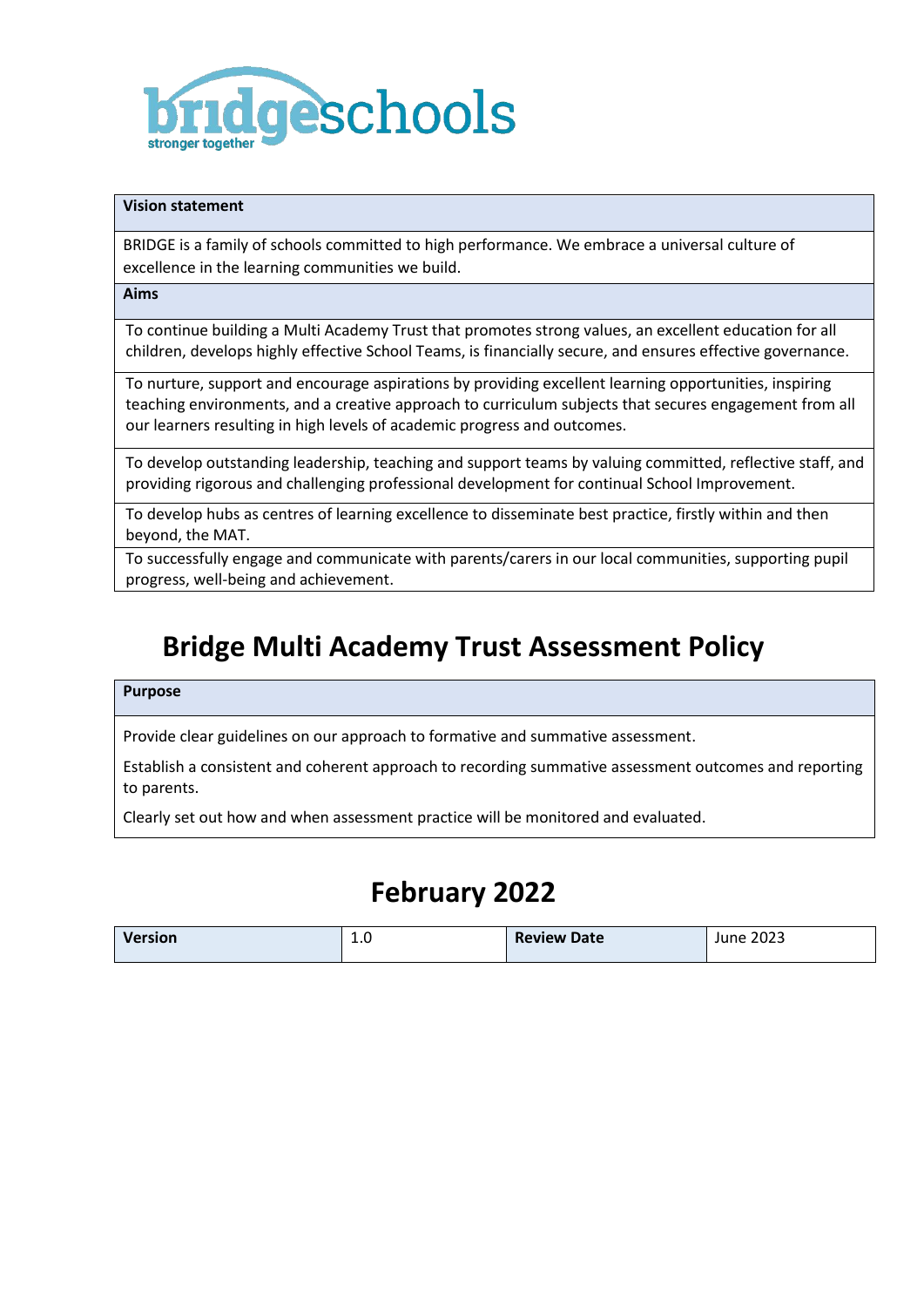# **Purpose of the policy**

The main purpose of this policy for assessment is to develop effective, efficient and consistent methods across our Trust through which a child's progress is monitored and used to inform decisions about future curriculum developments for that child.

## **Assessment Principals and Practice**

1. **Assessment is at the heart of teaching and learning.** Assessment provides evidence to guide teaching and learning. It provides the opportunity for children to demonstrate and review their progress.

2. **Assessment is fair.** Assessment is inclusive of all abilities. It is free from bias towards factors that are not relevant to what the assessment intends to address.

3. **Assessment is honest.** Assessment outcomes are conveyed in an open, honest and transparent way to assist children with their learning. Assessment judgements are moderated by experienced professionals to ensure their accuracy.

4. **Assessment is ambitious**. Assessment places achievement in context against nationally standardised criteria and expected standards. Assessment embodies, through objective criteria, a pathway of progress and development for every child. Assessment objectives set high expectations for learners.

5. **Assessment is appropriate.** Conclusions regarding achievement are valid when the assessment method is appropriate (to age, to the task and to the desired feedback information). Assessment should draw on a wide range of evidence to provide a complete picture of a child's achievement. Assessment should demand no more procedures or records than are practically required to allow pupils, their parents and teachers to plan future learning.

6. **Assessment is consistent.** Judgements are formed according to common principles. The results are readily understandable by third parties. A school's results are capable of comparison with other schools, both locally and nationally.

## 7. **Assessment outcomes provide meaningful and understandable information for**:

- children in developing their learning;
- parents in supporting children with their learning;
- teachers in planning teaching and learning;
- school leaders and governors in improving teaching and learning/outcomes;
- trust board; and
- external bodies such as HMI/Ofsted.

8. Assessment feedback should inspire greater effort and a belief that, through hard work and practice, more can be achieved.

**1**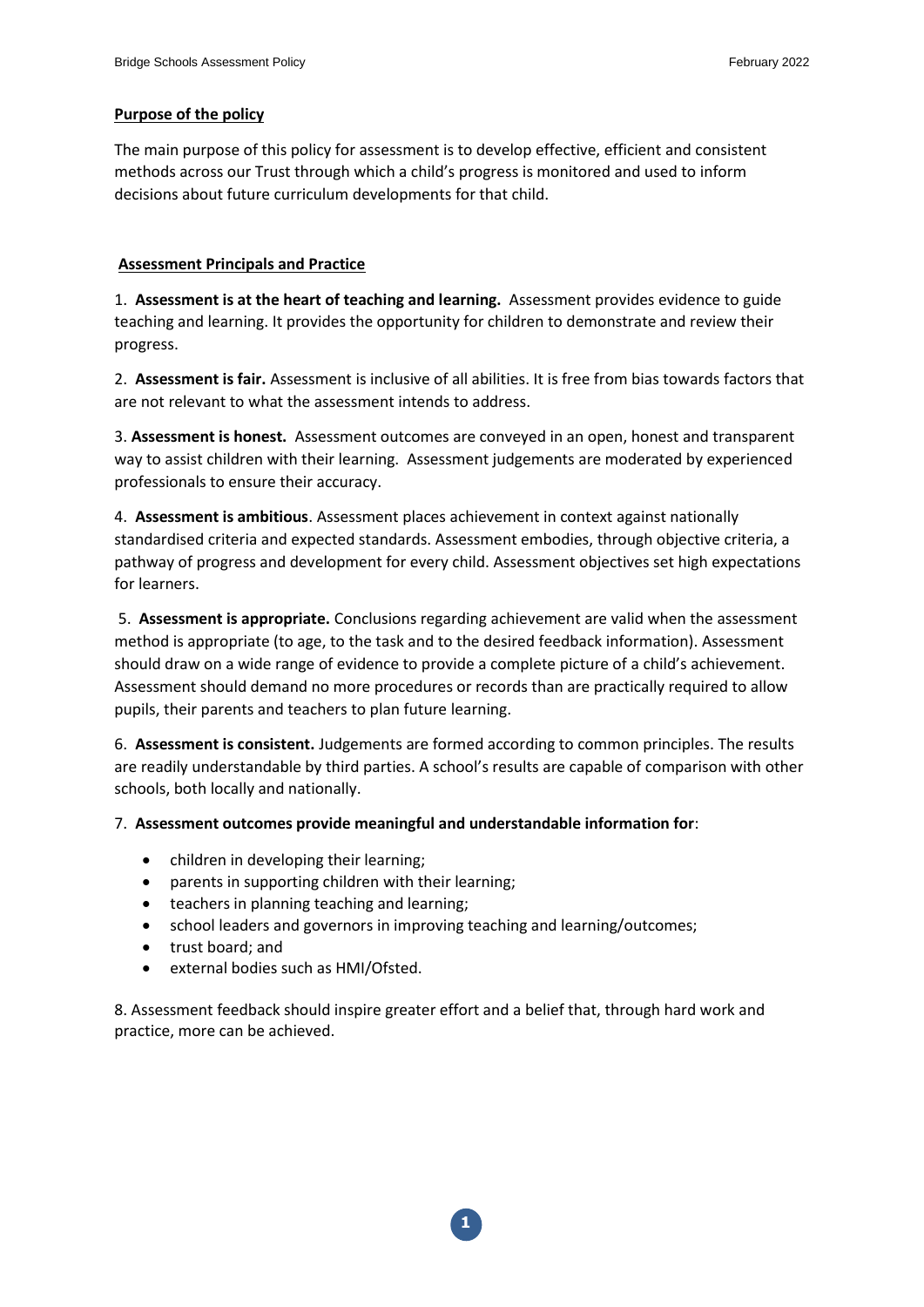## **Our approach to assessment**

We see assessment as an integral part of teaching and learning, and it is inextricably linked to our curriculum. We also use the outcomes of assessment to check and support our teaching standards and help us improve.

We use three broad overarching forms of assessment: day-to-day in-school formative assessment, in-school summative assessment and nationally standardised summative assessment.

#### **In-school formative assessment**

Effective in-school formative assessment enables:

- **Teachers** to identify how children are performing on a continuing basis and to use this information to provide appropriate support or extension, evaluate teaching and plan future lessons
- **Children** to measure their knowledge and understanding against learning objectives, and identify areas in which they need to improve
- **Parents** to gain a broad picture of where their child's strengths and weaknesses lie, and what they need to do to improve

Formative assessment approaches used in our schools may include discussion, questioning, marking & feedback, self and peer assessment and observations. It supports us to assess knowledge, skills and understanding and is used to identify gaps in knowledge and misconceptions.

## **In-school summative assessment**

Effective in-school summative assessment enables:

- **School leaders** to monitor the performance of cohorts, identify where interventions may be required, and work with teachers to ensure children are supported to achieve sufficient progress and attainment
- **Teachers** to evaluate learning at the end of a unit or period and the impact of their own teaching
- **Children** to understand how well they have learned and understood a topic or unit of work taught over a period of time. It should be used to provide feedback on how they can improve
- **Parents** to stay informed about the achievement, progress and wider outcomes of their child across a period

Summative assessment provides useful information for improving future learning. Summative assessments allow teachers and leaders to monitor progress over a period of time.

Typically, summative assessments are made termly. Teachers may use end of unit tests or moderation materials such as those provided by Babcock to assess whether children are 'emerging', 'developing' or 'secure' within a particular year group's expectations. All teachers will engage in school or Trust level moderation then meet with leaders for pupil progress meetings prior to assessments being finalised. Assessments in English and maths are entered on to the Arbor Assessment Tracking System. Assessments in wider curriculum subjects are made at the end of a unit of work using the Trust subject specific assessment sheets which link directly to our curriculum offer.

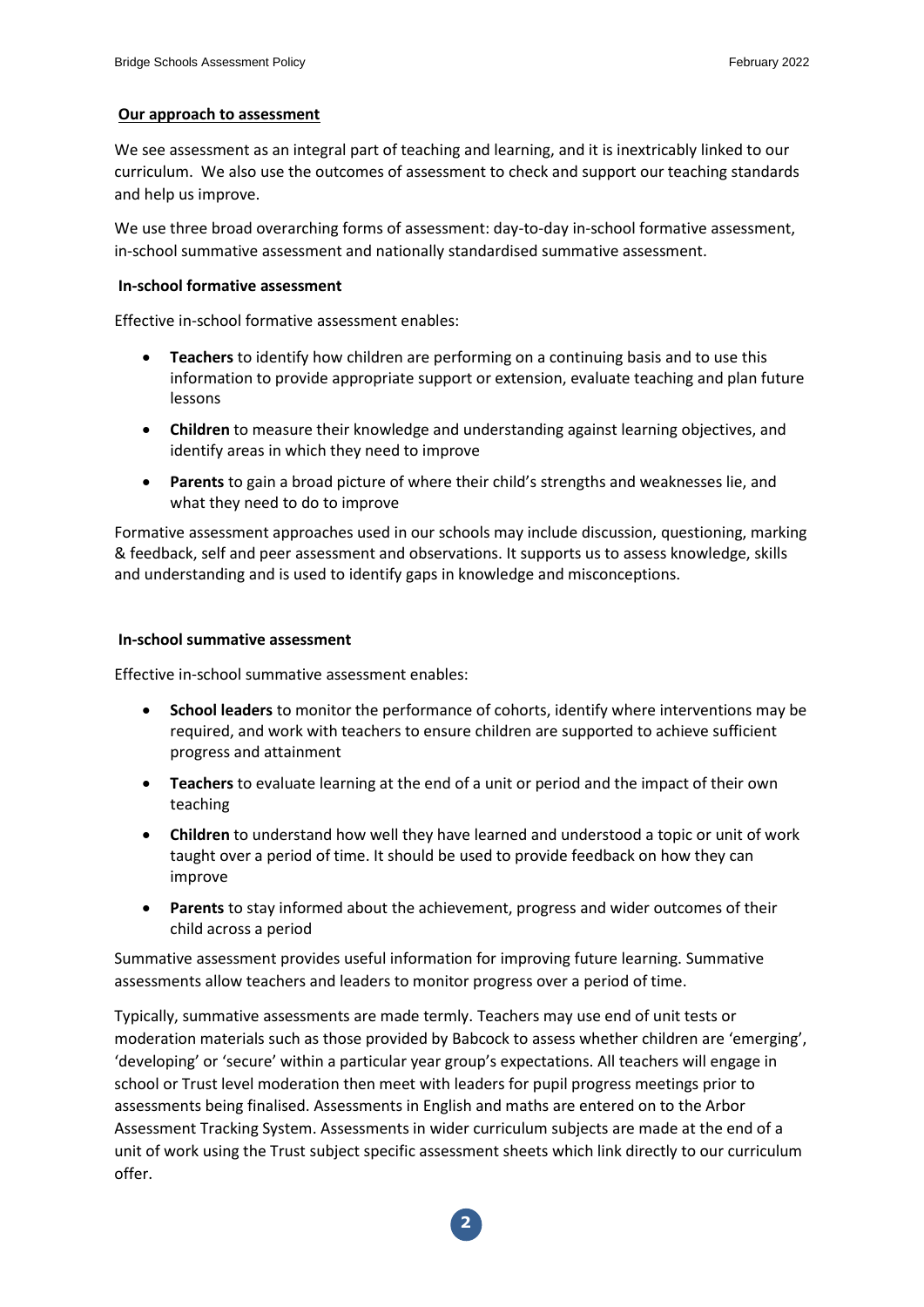Where a child is assessed as exceeding the relevant criteria in a subject for that year, we provide work which further deepens their knowledge and understanding.

#### **Nationally standardised summative assessment**

Nationally standardised summative assessment enables:

- **School leaders** to monitor the performance of cohorts, identify where interventions may be required, and work with teachers to ensure children are supported to achieve sufficient progress and attainment
- **Teachers** to understand national expectations and assess their own performance in the broader national context
- **Children and parents** to understand how children are performing in comparison to those nationally

Nationally standardised summative assessments include:

- Early Years Baseline Assessment (from September 2021)
- Early Years Foundation Stage (EYFS) profile at the end of reception
- Phonics screening check in year 1
- National Curriculum tests and teacher assessments at the end of Key Stage 1 (year 2) and Key Stage 2 (year 6)

#### **Our use of assessment**

Teachers use data to plan the learning for every child to ensure they meet or exceed expectations.

Teachers and leaders analyse the data across the school to ensure that all children, including those from vulnerable groups, are making appropriate progress and that all children are supported to achieve as highly as possible.

The information from assessment is communicated to parents and pupils on a regular basis. Parents and pupils will receive information on where their child is working in relation to Age Related Expectations (ARE) and indications of what they need to do next.

We celebrate all achievements across a broad and balanced curriculum.

An analysis of data is completed by the SLT/Headteacher/Assessment Lead within each school termly and is scrutinised to identify the school's strengths and areas for development. Actions to ensure impact are implemented. These records are a prime source of evidence of achievement and an important aid in accountability.

Each term, the Trust Data Lead monitors standards across the Trust. This information is used to deploy support where required and aids the Trust in planning high quality CPD opportunities.

The Trust Board regularly reviews school and Trust level data to hold schools to account over progress and attainment and to deploy resources effectively.

**3**